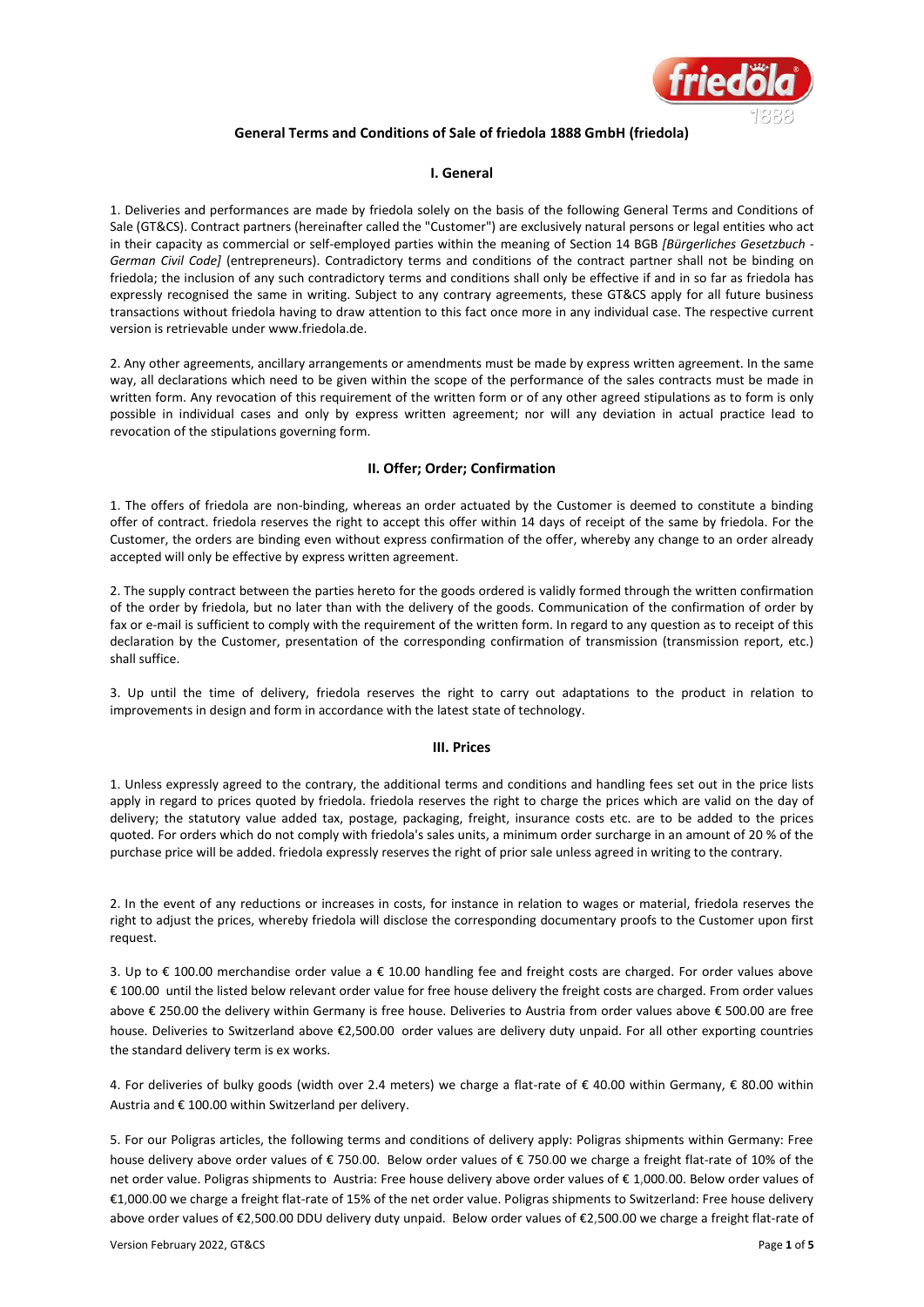

20% of the net order value. For all other exporting countries the standard delivery term is ex works. When delivering Poligras coupon goods to a private assigned address, we charge a freight flat-rate of € 50.00 for the delivery

#### **IV. Payment**

1. Unless a different period for payment has been expressly agreed, invoices are due and payable net within 30 days.

2. Subject to any express instructions to the contrary, payments are to be made exclusively to friedola direct by bank transfer. Employees, in particular field staff (sales representatives and travelling salesmen), are only entitled to accept cash payments if friedola has authorised the Customer in writing to make payments in this manner. Cheques and bills of exchange will only be accepted at friedola's unfettered discretion and in any event only as conditional payment. The costs arising in this connection are to be borne by the Customer and will be charged separately.

3. For the purpose of ascertaining whether payment has been made in due time, the date of receipt by friedola is decisive. If the period for payment is exceeded, the Customer shall fall into default, whereupon friedola shall be entitled to charge default interest from this date in accordance with the statutory rate applicable for default interest; Section 353 HGB *[Handelsgesetzbuch - German Commercial Code]* remains unaffected hereby. In addition, friedola shall be entitled to charge a fee by way of reimbursement of its costs in an amount of € 5.00 for each formal demand. The right to claim higher demand fees remains reserved.

4. In the event of default in payment by the Customer, all claims of friedola against the Customer shall become immediately due, irrespective of the due date originally agreed and without the necessity of any special notice. In addition, friedola shall be entitled to cancel all contractual relationships, either in whole or in part, which are still current without the necessity of setting a deadline. Furthermore, friedola shall be entitled, even without cancelling the contract, to demand surrender of the goods already delivered and to assert claims for damages in lieu of performance. This also applies where friedola, following the conclusion of the contract, obtains knowledge of circumstances which call the credit-worthiness of the Customer into question or where there is a risk of the financial collapse of the Customer.

5. Should the Customer fall into default with the acceptance of the goods or of a part delivery of the same or with payment, friedola shall be entitled, without prejudice to the legal validity of the contract, to refuse performance of the same until the situation has been remedied, unless payment has been secured by other means.

6. Any set-off by the Customer against friedola's claims shall only be admissible in respect of claims which are not disputed by friedola or which have been judicially decided and are final and legally binding. Rights of the Customer of refusal of performance and of withholding are excluded unless such rights are asserted in regard to deficiencies in the delivery which have either been acknowledged by friedola or have been judicially decided in a final and legally binding manner. In such case, the assertion of any rights of refusal of performance or of withholding shall only be admissible if the counter-claim is based on the same contractual relationship.

# **V. Delivery**

1. Except as provided to the contrary in the confirmation of order, delivery is, as a basic principle ex works (INCOTERMS 2010). At the request and expense of the Customer, and also subject to its bearing the risk, a different place of delivery may be agreed. Packaging and shipping costs as well as any customs duties arising and also any taxes, etc. shall, as a basic principle, be borne by the Customer. Packaging materials are non-returnable. friedola reserves the right to make part deliveries provided these do not entail a significant disadvantage for the Customer. The supply contract shall likewise be deemed to be properly fulfilled where the quantity delivered exceeds or falls short of the agreed quantity within a tolerance of 10 %.

2. The Customer shall bear the risk of accidental loss and of total or partial damage to the goods as from the place of performance. This shall also apply where the goods are shipped to a place other than the place of performance. Transport insurance will only be taken out at the demand and expense of the Customer. If, at the request of the Customer, the goods are not consigned for shipment, or should the Customer fall into default of acceptance, the risk of any loss or deterioration in value of the goods shall pass to the Customer upon the placing of the goods in storage. The costs arising through the storage shall be borne in the full scope by the Customer. Deliveries outside Germany are also made ex works, whereby all risks then pass to the Customer upon delivery to the carrier (ex-works clause pursuant to INCOTERMS 2010).

3. Any delivery period agreed shall only begin to run once all technical issues have been clarified and the Customer has complied with its obligations in due time and in full, whereby friedola reserves the right to invoke the legal plea of nonperformance of the contract. The delivery period shall then be deemed to be met provided the object of delivery has left the warehouse or works of friedola by the expiration of the delivery period or the Customer has been given notification of the readiness of the goods for despatch.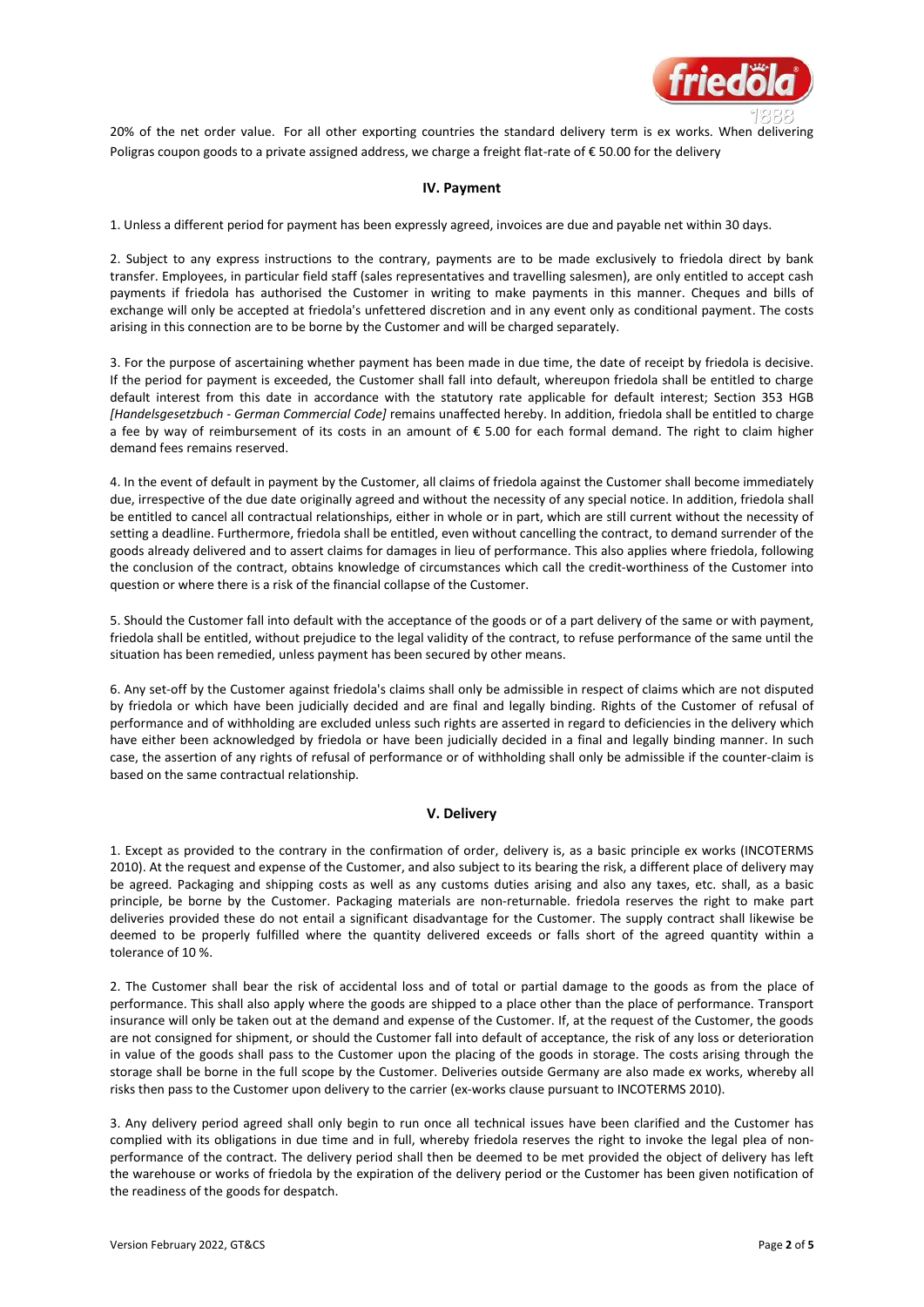

4. The delivery period shall be extended appropriately in cases of force majeure, in cases where measures have been taken in the context of industrial action, in particular strikes and lockouts, and also where unforeseen obstacles occur outside friedola's sphere of influence, in so far as such obstacles demonstrably have a considerable impact on the production or delivery of the object of delivery. This shall also apply where such circumstances arise at sub-suppliers. friedola shall also not be responsible for the above-mentioned circumstances where they occur at a time when performance is already delayed. friedola will notify the Customer as soon as possible, within the scope of its capacities, of the beginning and duration and also the anticipated end of any such obstacles.

5. Should delivery be delayed because the Customer delays acceptance or is in breach of any other of its duties, friedola shall be entitled to adjust the delivery periods accordingly. In this case, friedola reserves the right to claim the additional costs incurred by it by way of damages, in particular through charging costs for the storage of the goods in an amount of 0.5 %, but no more than 5 %, of the total delivery price. In addition, the risk of accidental loss or deterioration shall pass to the Customer as from the date when it falls into default of acceptance.

## **VI. Reservation of title**

1. All objects of delivery remain the property of friedola until all claims have been satisfied. In the case of any breaches of duty on the part of the Customer, for instance in the case of default in payment, friedola shall, without the necessity of setting an extension of time, be entitled to demand the surrender of the goods and objects of delivery and/or to cancel the contract, whereby the Customer shall thereupon be obliged to surrender the goods and objects of delivery without delay. The demand for surrender shall constitute cancellation, whereby friedola shall be entitled to realise the object of delivery and to set off the proceeds towards friedola's claim against the Customer after deduction of any costs thereby incurred.

2. Where the Customer processes, combines or re-sells performances or goods delivered by friedola, the reservation of title shall apply to the receivables arising therefrom or be extended to the newly created goods. Where the Customer carries out any processing, inseparable combination or refashioning of the goods, this is undertaken on behalf of friedola. If the goods and performances delivered by friedola are processed by the Customer together with objects which are not its property, friedola shall acquire co-ownership of the newly created object in the ratio of the value of the performances and goods delivered by friedola to the other objects processed as at the time of the processing. If, following any such combination, the new product of the Customer is to be regarded as the main article (e.g. refined product), the Customer undertakes to transfer proportional co-ownership of the same to friedola. In each case, the Customer shall be obliged to store the items which are the sole property and/or joint property of friedola in an appropriate manner on behalf of friedola. So long as the reservation of title exists, the Customer is forbidden to pledge the goods or to assign them by way of security. The Customer shall notify friedola without delay of any attachments, seizures or other dispositions or interventions by third parties and provide friedola with all related documents which are necessary to protect its proprietary rights. In addition, the Customer shall be obliged to enlighten authorities and officials about the actual ownership situation. All costs arising from such intervention, in particular court costs in connection with Section 771 ZPO *[Zivilprozessordnung - Code of Civil Procedure]*, shall be borne by the Customer.

3. In the event that the newly manufactured products are sold, the Customer hereby assigns to friedola by way of security the claims arising against its own customers from the resale, without the necessity of any further declarations. friedola hereby accepts this assignment. However, the assignment only applies in the sum to which friedola is entitled in the newly manufactured goods, in terms of value, in accordance with its outstanding invoices against the Customer.

4. Should the Customer suspend payments or should application have been made for the opening of insolvency proceedings in relation to the assets of the Customer, or should any such application be refused on account of lack of assets, the Customer shall no longer be authorised to sell the performances or goods delivered by friedola and shall immediately arrange for separate storage and labelling of these goods and performances with the reference "friedola 1888 GmbH". The Customer shall furthermore be obliged to have the incoming payments arising under the receivables which have been assigned to friedola credited to a separate account. In cases of serious doubts as to the solvency of the Customer or in the case of default in payment or in the case of any application by the Customer for the opening of insolvency proceedings in relation to its assets or in the case of refusal of any such application due to lack of assets, friedola shall be entitled to demand the immediate return of the performances and goods delivered and to collect the same.

5. At the demand of friedola, the Customer shall be obliged to provide information as to the onward delivery of the goods and the buyers of the same and to disclose the assignments to the buyers.

#### **VII. Complaints / Material defects**

1. All measurements, both for standard sizes and special sizes, are quoted having regard to the tolerances customary in the trade of +/- 5 %. Deviations in colour may occur and do not represent any defect. Likewise, excess and shortfall quantities of up to 10 % of the delivery volume do not constitute a defect, irrespective of whether the goods concerned are a special production or standard range. Any liability of friedola for so-called warranted features or for guarantees given by friedola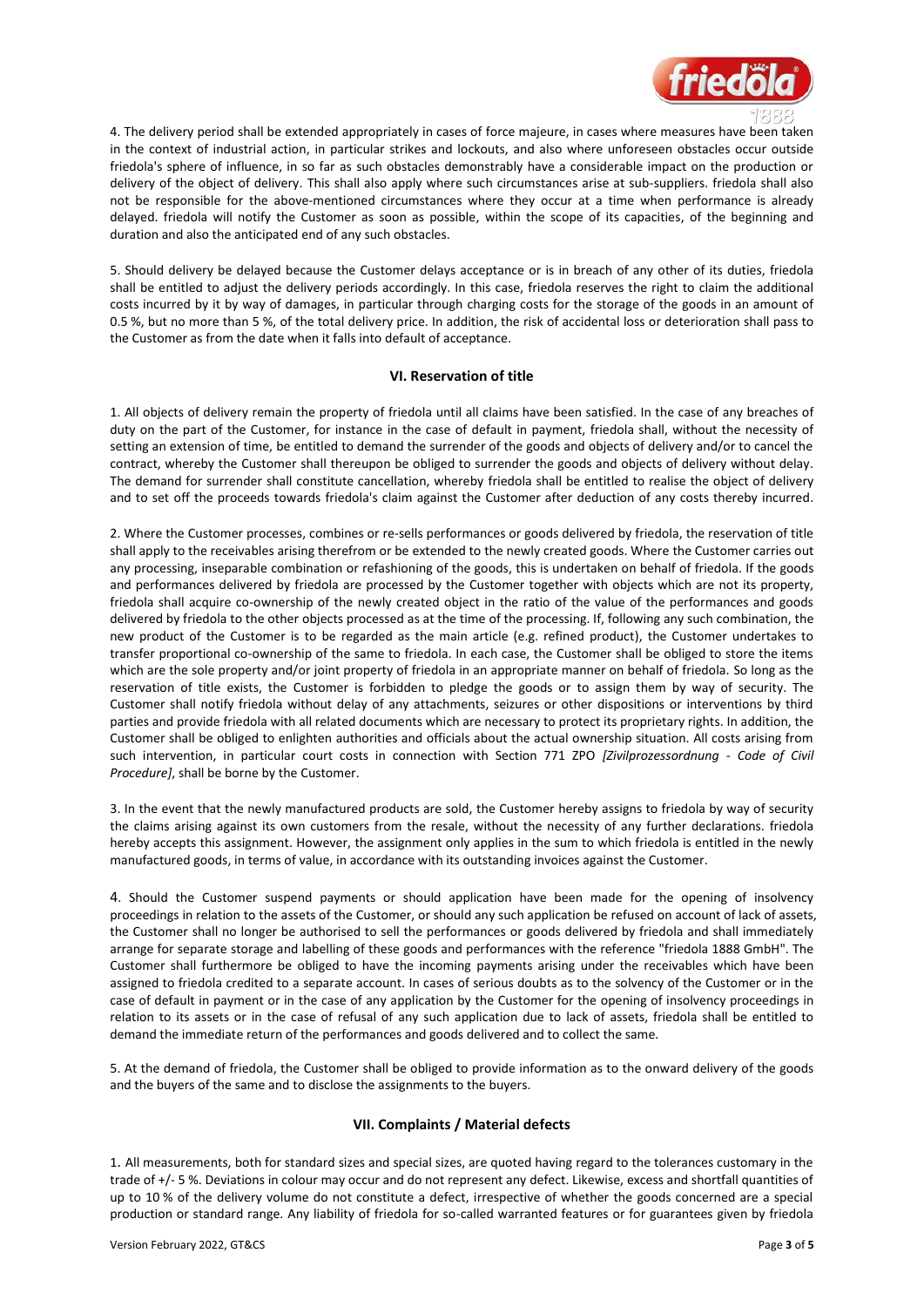

shall only apply if, prior to the placing of the order, such warranted features or guarantees given have been confirmed to the Customer in writing. The goods delivered are always deemed to be free from defects if, following the passing of risk, they conform to the quality agreed in the order.

2. The Prerequisite for asserting possible warranty rights of the customer is the immediate control of the goods for correct quantities, kind and quality according to the duty to Inspect and issue complaints in accordance with § 377 of the German commercial code HGB . The customer must carefully check the goods for damages in good time before acceptance/receipt, to object to any damage immediately, to specify them completely in writing on the receipt, etc., and to have it confirmed in writing. If the Customer fails to comply with this obligation to inspect and notify, all claims of the customer against friedola will be omitted in connection with these transport damages.

3. Possible warranty claims by the customer expire 12 Months after the delivery of friedola to the customer. friedola is only liable under the statutory provisions for claims for damages based on wilful intent or gross negligence, limited to the foreseeable, typically resulting damage. This does not affect liability for culpably injuries to life, health or body; The same applies to liability under the product liability act. In addition, in the event of a claim for damages instead of performance in favour of the customer, liability is limited to the compensation only of a foreseeable, typically occurring damage.

4. In the case of possible defects, the liability of friedola shall, at its own option, be exhaustively limited to rectification or replacement delivery, whereby such replacement delivery may not entail any disproportionately high costs to the detriment of friedola. Any further-reaching liability claims or claims for damages against friedola may only be asserted if the Customer can demonstrate deliberate intent or gross negligence on the part of friedola, whereby the assertion of any such claims shall be limited to the respective period under the statutory limitation provisions of the BGB. friedola reserves the right to assert claims for damages in the event that, in retrospect, the claim for the alleged defect was asserted without justification.

5. The delivery of seconds and of job lots is, as a basic principle, made subject to the exclusion of any liability for defects, provided defects have not been fraudulently concealed.

6. Where defective goods are taken back, the customer will receive a credit note at the respective current price.

7. Any improper or unprofessional processing, storage or use of the delivered goods by the customer shall release friedola from all liability for rectification or replacement.

8. No rights of recourse of the customer exist against friedola unless the customer has made an agreement with its end customer which goes beyond the statutory claims for defects; in such case, the above-mentioned provisions in regard to the scope of friedola's liability for damages shall apply.

#### **VIII. Flaws in legal title / Custom-made products**

1. Where friedola produces goods according to samples, models, drawings or other specifications of the Customer, the Customer assumes the responsibility for ensuring that no rights of third parties, in particular industrial property rights, are infringed through the production and sale of these goods. The Customer shall indemnify friedola against all damage suffered by friedola as a result of the assertion of any such rights.

2. The Customer shall have no claims against friedola if it is itself accountable for the infringement of the property rights or caused the same through incorrect application contrary to the instructions issued by friedola.

3. In so far and to the extent that property rights that apply in the Federal Republic of Germany are infringed in connection with the sale of the goods from friedola, friedola shall only be liable to the Customer as follows:

friedola undertakes at its own expense to obtain a right of use for the goods, to modify the product so that an infringement of property rights no longer exists or to take back the goods, whereby the choice of the respective measure shall lie with friedola. The Customer will be reimbursed the purchase price upon return of the goods. friedola will, however, only take these measures if the Customer informed friedola immediately of the infringement of property rights and immediately discontinues the use of the goods. The Customer furthermore undertakes to make no acknowledgement of infringement to the third party asserting the property rights. Otherwise, the infringement of property rights shall be the responsibility of the Customer.

### **IX. Secrecy**

The Customer is obliged to observe full and strict secrecy. Only following prior written confirmation by friedola may the Customer pass on documents or other information (in particular illustrations, drawings, internal information relating to friedola, etc.) to third parties. The duty to observe secrecy continues to apply following the end of the contractual